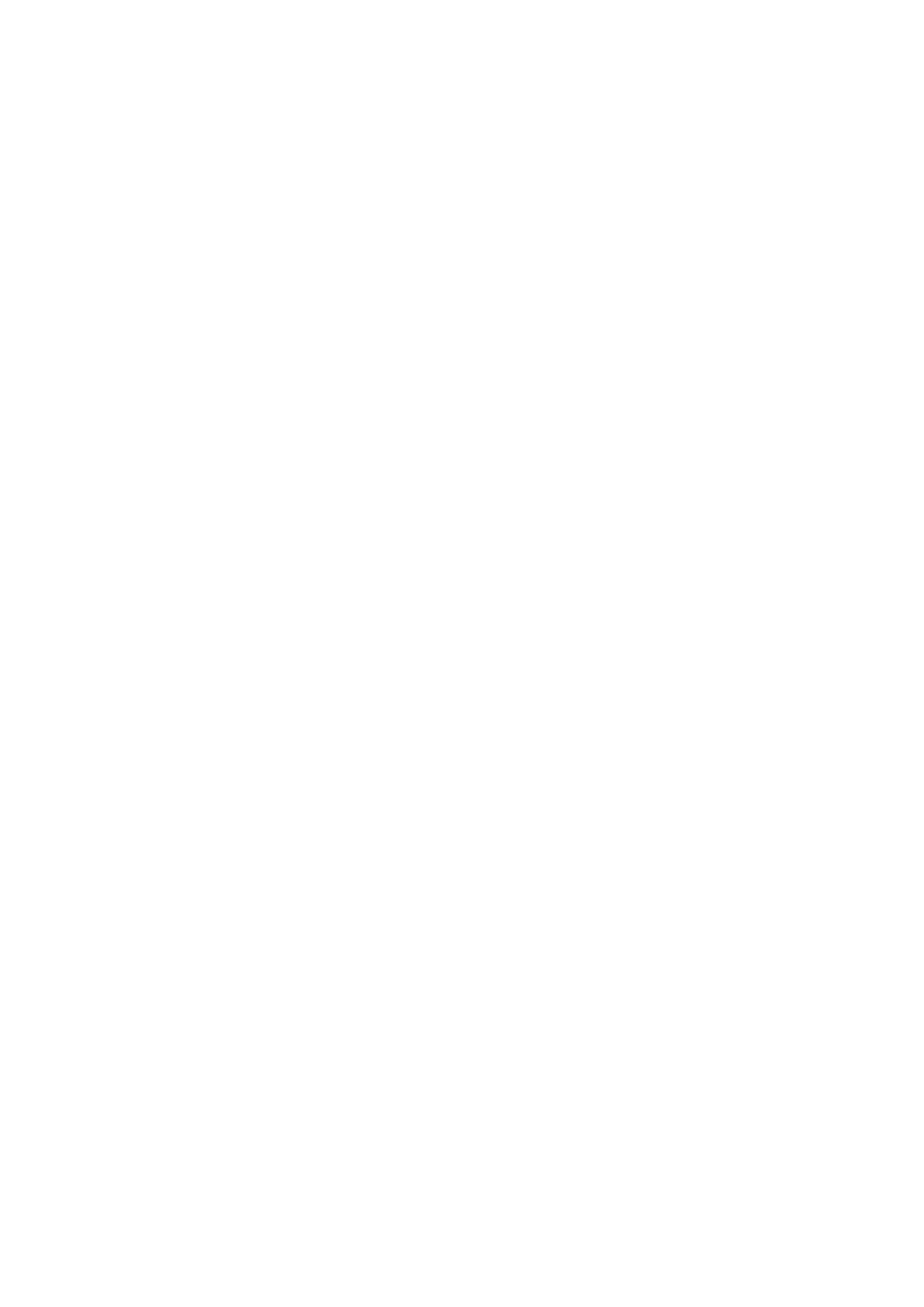# *Job families*

Classifying jobs into families allows the Organisation to determine whether it has the capabilities necessary to achieve maximum impact and to locate where those capabilities are found. Job families can be used to set job requirements at the corporate level for similar jobs, to view potential matches and bridges for inhouse mobility, to provide corporate learning opportunities, and to design structured career development programmes.

At the OECD, each job falls under one of the three **job families**: Executive Leadership, Policy Research, Analysis and Advice, and Corporate Management and Administration.

# *Executive Leadership*

Jobs in this family involve designing, leading and steering the OECD and its staff members to achieve strategic objectives.

Typical jobs in this family include Director, Deputy Director, Head of Division and Counsellor.

# *Policy Research, Analysis, and Advice*

Jobs in this family are directly involved in policy analysis which produces key outputs that support the OECD in achieving its strategic objectives.

Typical jobs in this family include Economists, Policy Analysts and Statisticians.

# *Corporate Management and Administration*

Jobs in this family manage the OECD's corporate activities in support of the efficient and effective production and dissemination of its output. Jobs in this family are grouped together under the following categories:

- Communication (e.g. Communication Assistants, Marketing Managers)
- Finance (e.g. Finance Assistants, Finance Managers)
- General Management & Administration (e.g. Secretaries/Assistants, Resource Management Advisers)
- Human Resources (e.g. HR Officers, HR Advisers)
- Information Technology (e.g. IT Assistants, Application Analysts)
- Language Services (e.g. Translators and Interpreters)
- Legal Functions (e.g. Lawyers)
- Site Services and Operations (e.g. Logistics Officers, Documentalists and Security Managers)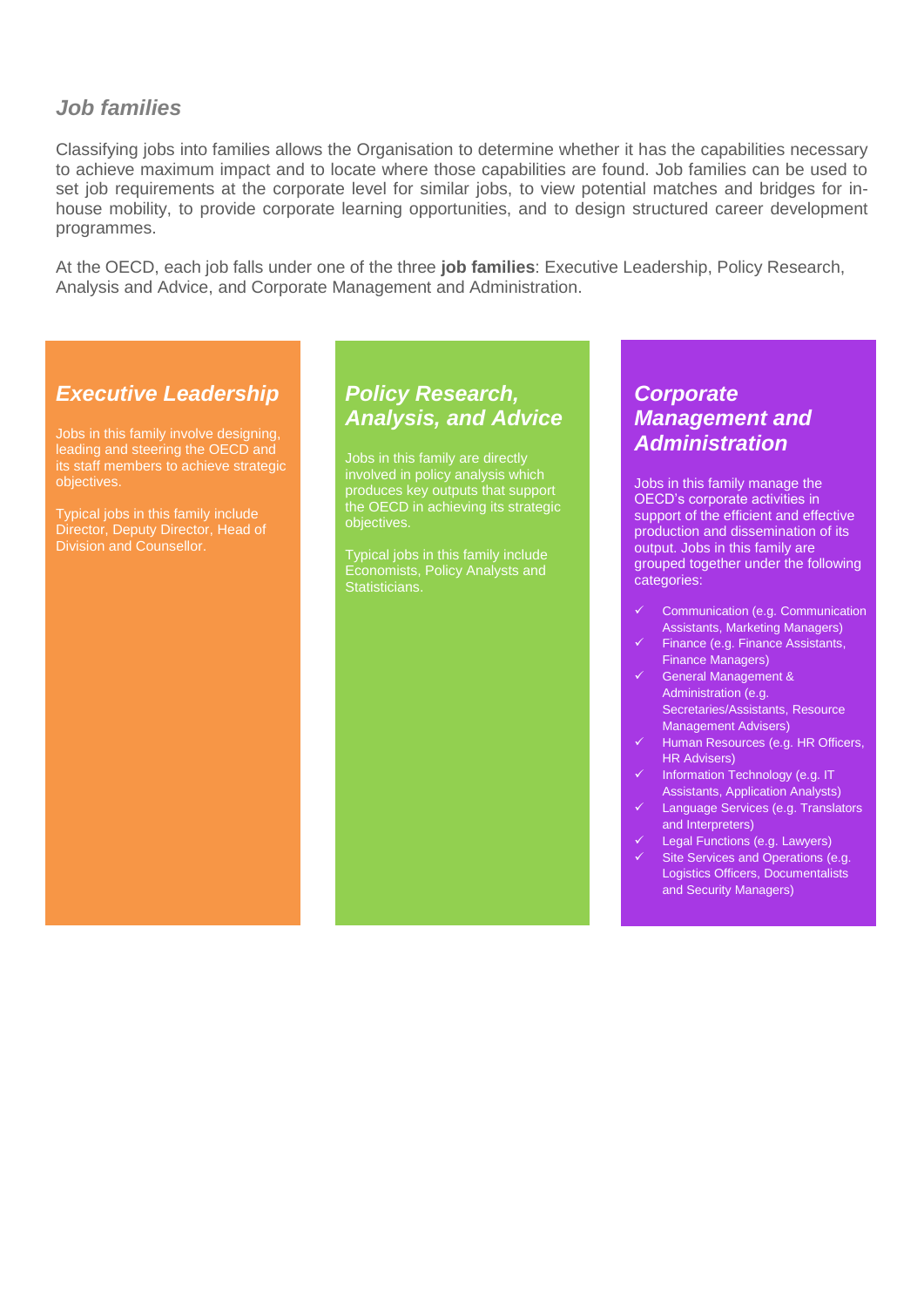# *Technical Competencies*

Specific competencies are usually required to perform a given job within a job family. These are known as technical competencies.

Technical competencies cover the various fields of expertise relevant to the specific work carried out at the OECD. **Technical competencies** are at the heart of what we do.

Technical competency requirements to successfully perform a given job are defined in job vacancy announcements.

# *Core Competencies*

The Core Competencies summarise the capabilities that are important across all jobs and that we believe collectively contribute to the OECD's overall success. At the same time, the importance of Core Competencies may vary according to the specific job duties and requirements.

The OECD Competency Framework displays fifteen **Core Competencies** grouped into three clusters.

- The **blue cluster** groups the delivery-related competencies
- The **purple** groups interpersonal competencies
- The **green cluster** relates to strategic competencies

#### **Delivery-related**  *Achieving Results*

**Achievement Focus Drafting Skills Flexible Thinking Managing Resources Teamwork and Team Leadership** 

**Client Focus Diplomatic Sensitivity** Influencing Negotiating Organisational Knowledge

Developing Talent Organisational Alignment **Strategic Networking Strategic Thinking** 

**Interpersonal** *Building Relationships*

**Strategic** *Planning for the Future*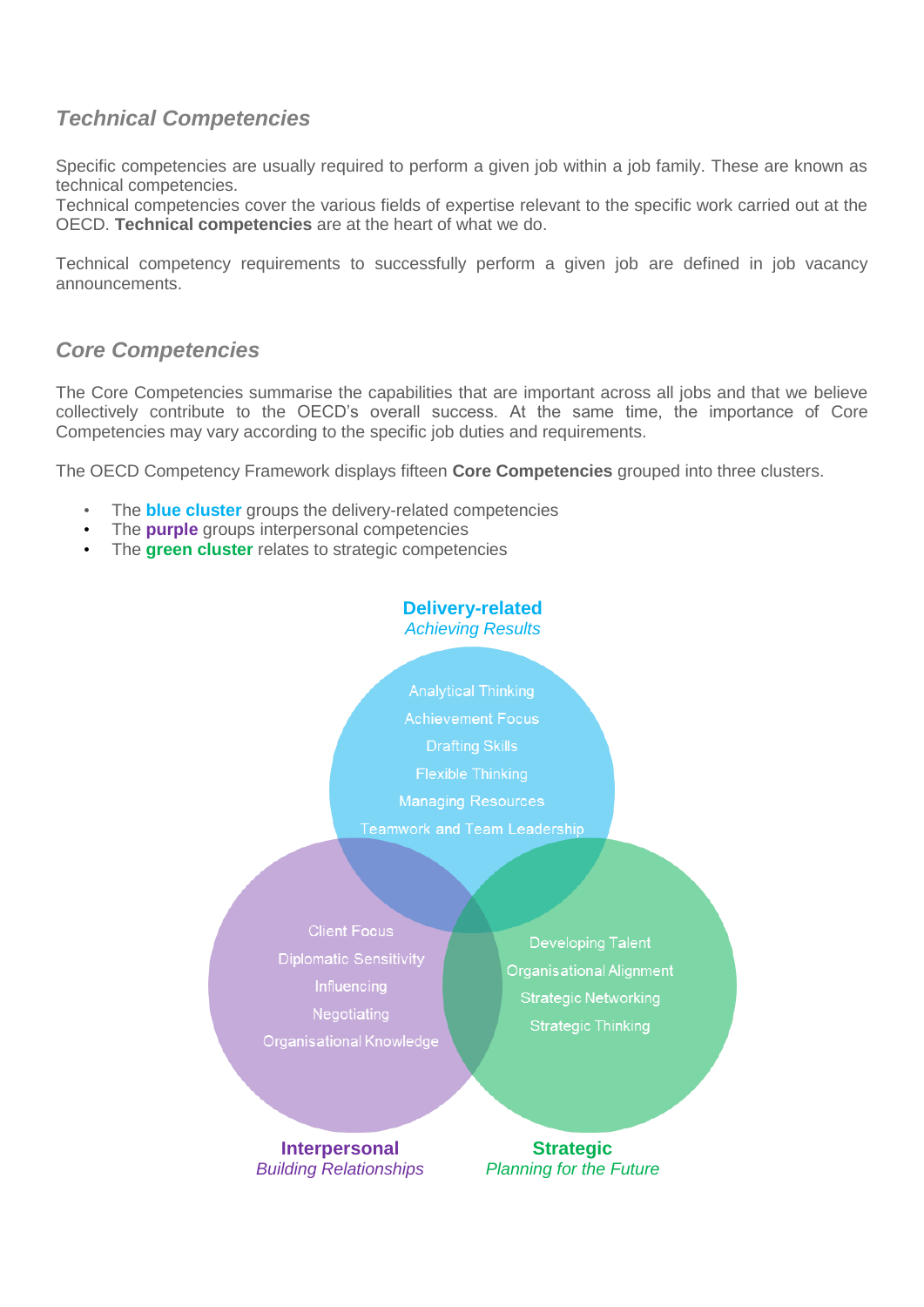The following pages set out all fifteen of the competencies and the behaviours expected at different levels which reflect the variance in complexity, scope and responsibility across jobs.

Jobs typically associated will be indicated at each level.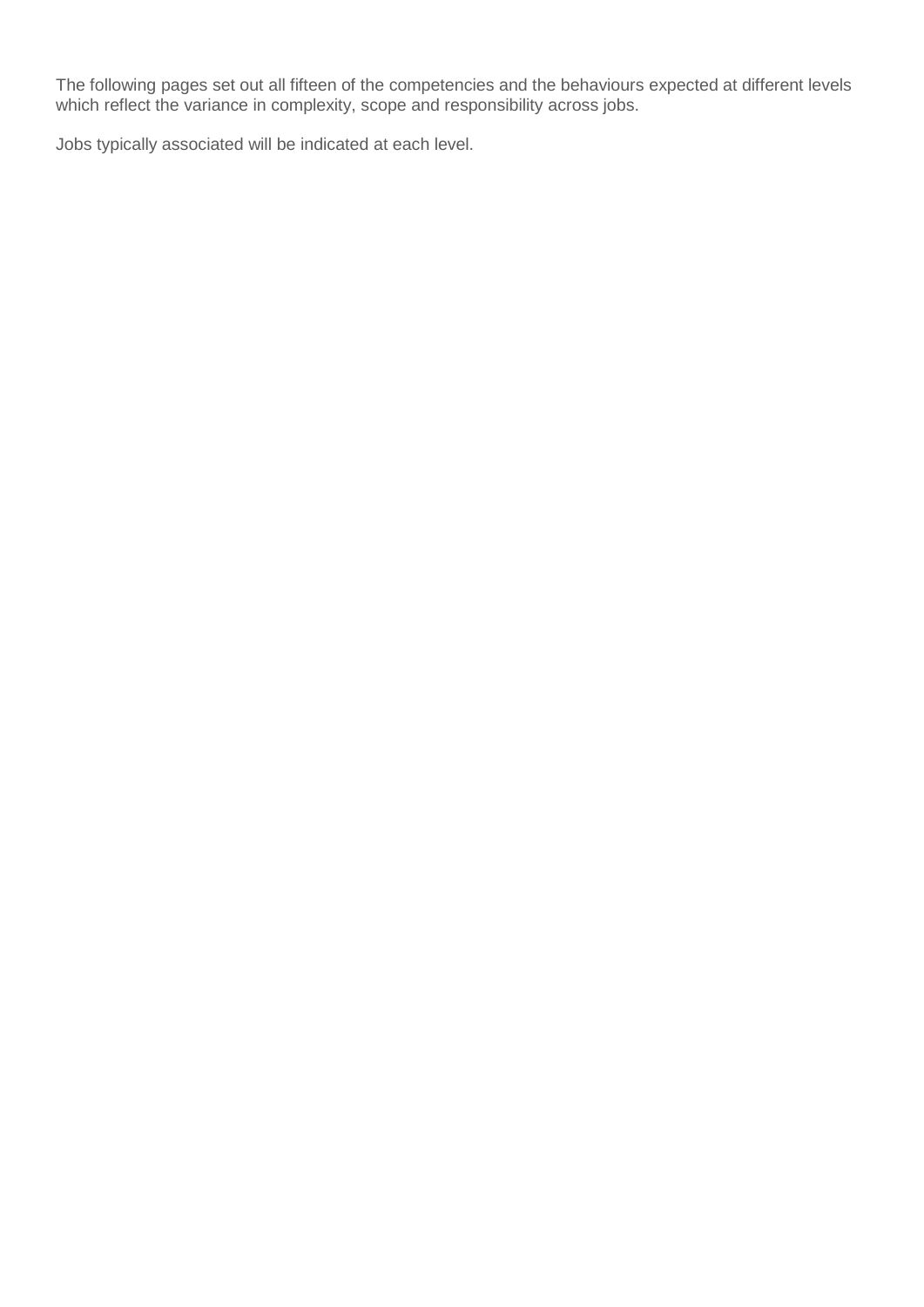# *Definitions*

# *Delivery-related – Achieving Results*

**Analytical Thinking** is the ability to identify patterns across situations that are not obviously related, and to identify key or underlying issues in complex situations.

**Achievement Focus** is generating results by assuming responsibility for one's performance and the correctness of one's interventions, and recognising opportunities and acting efficiently at the appropriate moment and within the given deadlines.

**Drafting Skills** are based on the ability to respectfully communicate ideas and information (often technical) in writing to ensure that information and messages are understood and have the desired impact.

**Flexible Thinking** involves the ability to effectively adapt to a variety of situations, individuals or groups. It is based on the ability to understand and appreciate different and opposing perspectives on an issue, to adapt an approach as the requirements of a situation change, and to change or easily accept changes in one's own organisational or job requirements.

**Managing Resources** is about understanding human, financial, and operational resource issues to make decisions aimed at building and planning efficient project workflows, and at improving overall organisational performance.

**Teamwork and Team Leadership** implies working co-operatively with others, being a part of a team, and assuming the role of leader of a team. In the OECD, people work not only with their own teams but also with teams and groups across and outside the Organisation. Therefore they need to work together effectively with interdependent goals and common values and norms to foster a collaborative environment and drive teams in the same direction.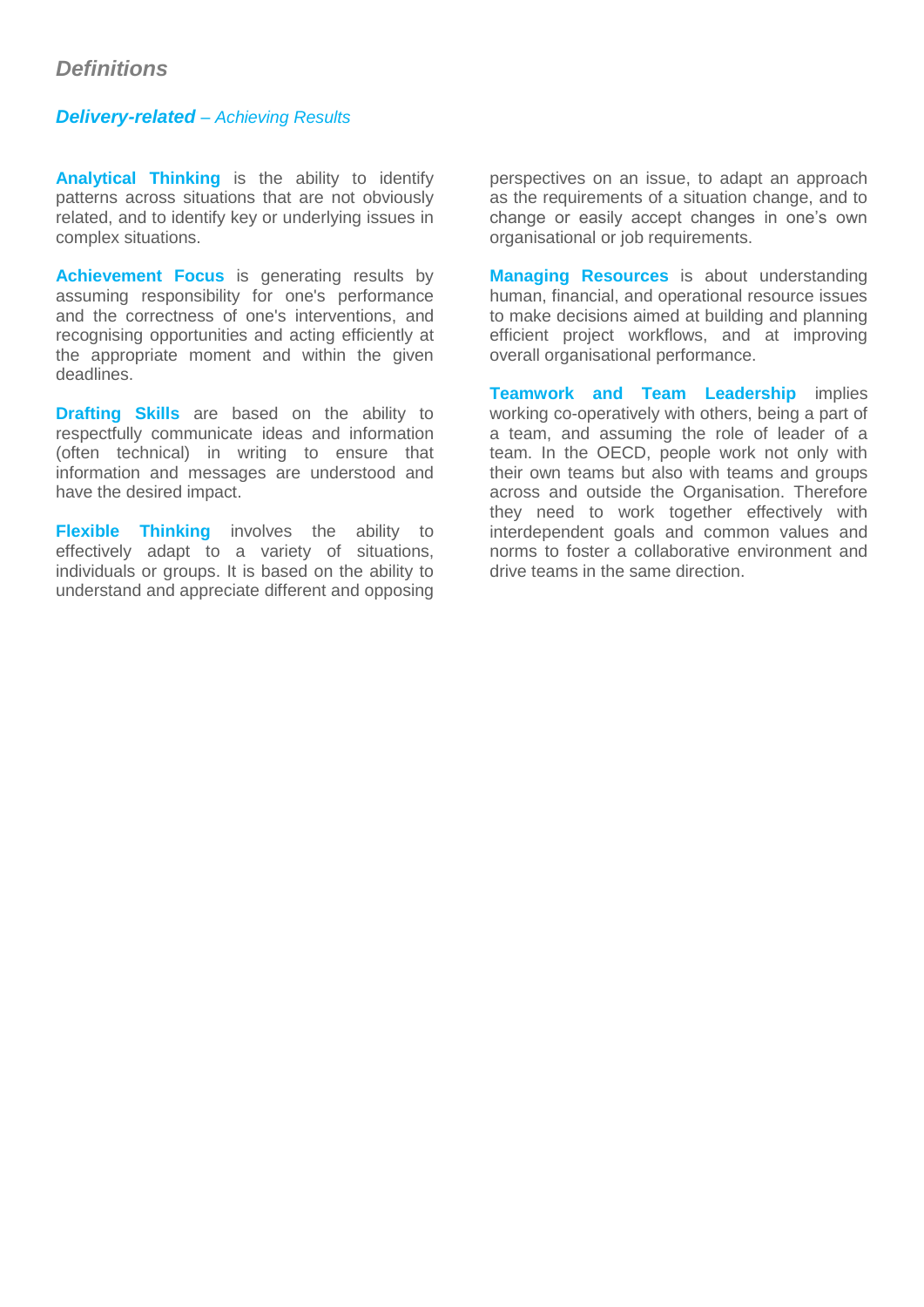#### *Interpersonal – Building Relationships*

**Client Focus** is based on the ability to understand internal/external clients' (e.g. Committees, working groups, country representatives, etc.,) needs and concerns in the short to long-term and to provide sound recommendations and/or solutions.

**Diplomatic Sensitivity** implies understanding other people. It includes the ability to hear accurately and understand unspoken, partly expressed thoughts, feelings and concerns of others. Included in this competency is an emphasis on cross-cultural sensitivity. Proficiency in Diplomatic Sensitivity requires the ability to keep one's emotions under control and restrain negative actions when faced with opposition or hostility from others or when working under stress.

**Influencing** implies an intention to convince others in an honest, respectful and sensitive manner in order to get them to go along with one's objectives. It can also be the desire to have a specific impact or effect on others.

**Negotiating** involves the ability to work towards win-win outcomes. At lower levels, this competency assumes an understanding of one's counterparts and how to respond to them during negotiations. At the higher levels, the competency reflects a focus to achieve value-added results.

**Organisational Knowledge** is the ability to understand the power relationships within the Organisation and with other organisations. It includes the ability to understand the formal rules and structures including the ability to identify who the real decision-makers are as well as the individuals who can influence them.

#### *Strategic – Planning for the Future*

**Developing Talent** means fostering an environment that will encourage professional and personal growth and the transfer of knowledge to future talent.

**Organisational Alignment** is the ability and willingness to align one's own behaviour with the needs, priorities, and goals of the Organisation, and to act in ways that promote the Organisation's goals or meet organisational needs. Organisational Alignment means focusing on the Organisation's mission before one's own preferences or professional priorities.

**Strategic Networking** involves working to build and maintain friendly, trustworthy and open internal and external relationships and networks with people who are, or might become, important actors in achieving strategic-related goals.

**Strategic Thinking** is the ability to develop a broad, big-picture view of the Organisation and its mission. Competitive advantage and threats, industry trends, emerging technology, market opportunities, stakeholder focus – Strategic Thinking is where these all come together. Strategic Thinking keeps individuals and groups focused and helps decide where to invest critical resources. It includes the ability to link long-range visions and concepts to daily work.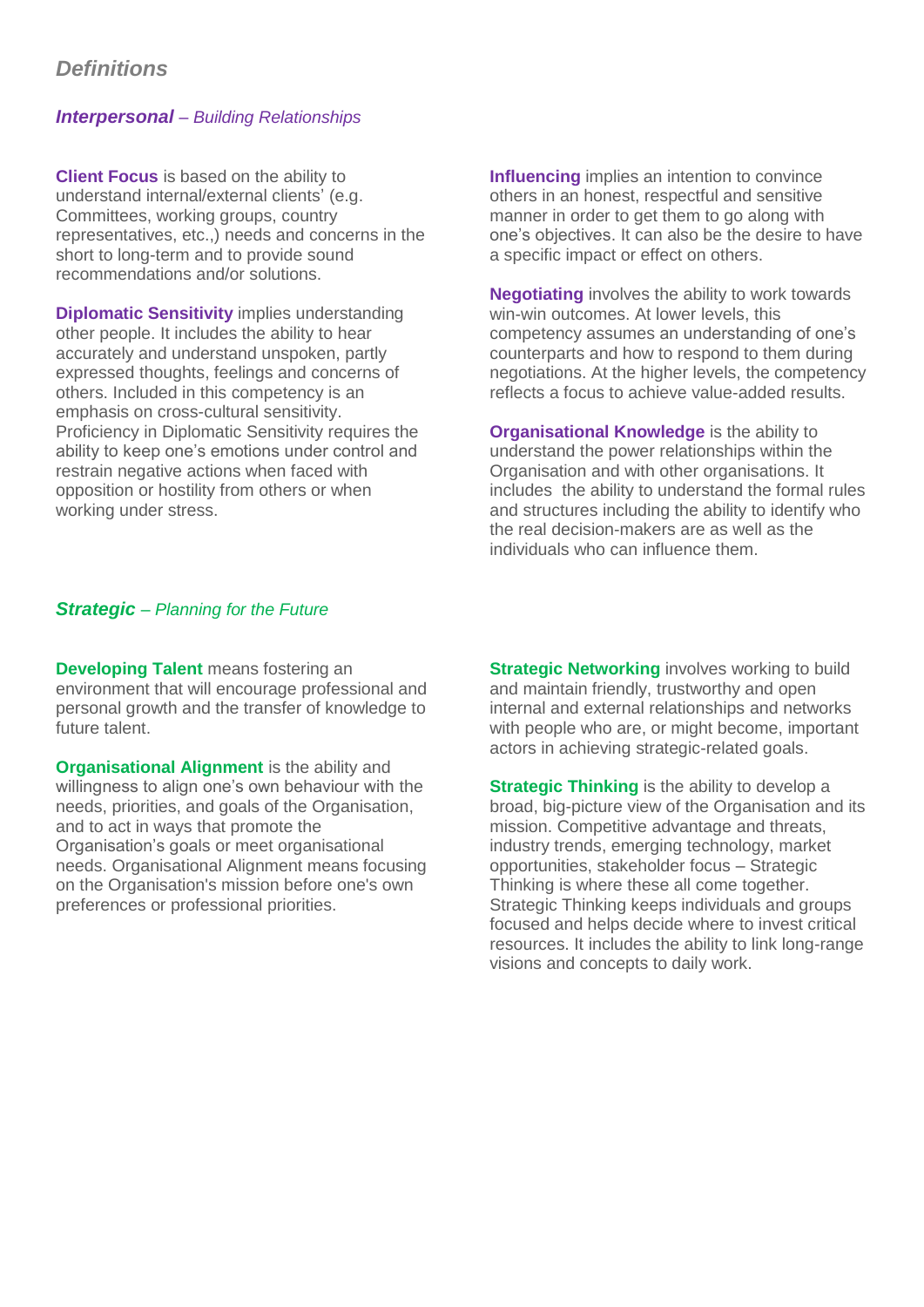# **Level 1**

Each level of the Core Competencies has behavioural indicators that highlight how an individual can demonstrate that competency. Behavioural indicators are designed to show the requirements for successful performance.

Level 1 is typically associated with jobs such as Assistants, Secretaries and Operators.

#### **Analytical Thinking**

- $\checkmark$  Distinguishes between critical and irrelevant pieces of information.
- $\checkmark$  Gathers information from a variety of sources to reach a conclusion.

#### **Achievement Focus**

- $\checkmark$  Defines ambitious, but realistic, personal goals.
- $\checkmark$  Works while meeting quality and performance standards.
- $\checkmark$  Promptly and efficiently completes work assignments.

#### **Drafting Skills**

- $\checkmark$  Tailors communication (e.g. content, style and medium) to diverse audiences.
- $\checkmark$  Writes and presents factual material in a concise manner.

#### **Flexible Thinking**

- $\checkmark$  Proposes ways to do things differently.
- $\checkmark$  Understands and recognises the value of other points of view and ways of doing things.
- $\checkmark$  Displays a positive attitude in the face of ambiguity and change.

#### **Managing Resources**

- $\checkmark$  Organises the use of resources to meet expectations and identifies difficulties.
- $\checkmark$  Plans, coordinates and manages internal and external resources to accomplish assignments within the given deadlines.

- Initiates collaboration with others and spontaneously assists others in the delivery of their work.
- $\checkmark$  Shares all relevant information with others and seeks others' input.
- $\checkmark$  Expresses own opinion while remaining factual and respectful.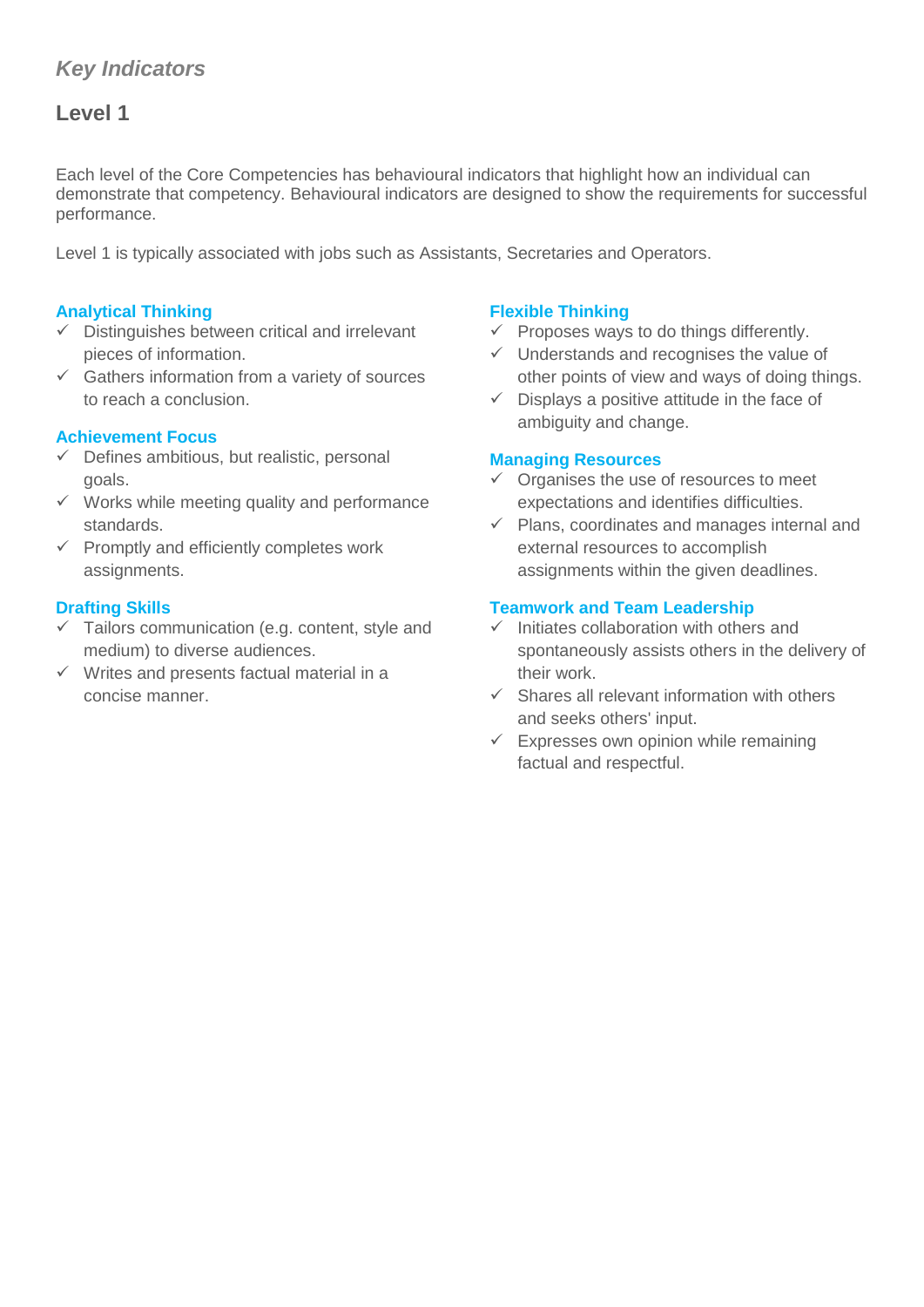- Responds to and anticipates client needs in a timely, professional, helpful and courteous manner, regardless of client attitude.
- $\checkmark$  Clearly shows clients that their perspectives are valued.
- $\checkmark$  Strives to consistently meet service standards.

#### **Diplomatic Sensitivity**

- $\checkmark$  Listens actively, considers people's concerns and adjusts own behaviour in a helpful manner.
- $\checkmark$  Understands the reason behind, or motivation for someone's actions.
- $\checkmark$  Is attentive when doing projects and assignments, or when interacting with people from different countries and backgrounds.
- $\checkmark$  Expresses negative feelings constructively.

#### **Influencing**

- $\checkmark$  Checks own understanding of others' communication (e.g. paraphrases, asks questions).
- $\checkmark$  Maintains continuous, open and consistent communication with others.
- $\checkmark$  Builds on successful initiatives to gain support for ideas.
- $\checkmark$  Adapts arguments to others' needs/interests.

#### **Negotiating**

- $\checkmark$  Identifies main negotiating points of a given issue and engages in negotiation.
- $\checkmark$  Listens to differing points of view and promotes mutual understanding.

#### **Organisational Knowledge**

- $\checkmark$  Demonstrates understanding of the general environment in which the Organisation operates.
- $\checkmark$  Understands and uses the Organisation's structures, rules and networks.
- $\checkmark$  Knows and respects the Organisation's Code of Conduct and values.

#### **Developing Talent**

- $\checkmark$  Takes advantage of learning opportunities provided (e.g. courses, feedback from supervisor or peers) to meet requirements of current job.
- $\checkmark$  Sets clear self-development expectations.

#### **Organisational Alignment**

- $\checkmark$  Explains the role and goals of the Organisation and how they relate to own area of work.
- Is able to explain how own work relates to the work of the Organisation.

#### **Strategic Networking**

- $\checkmark$  Actively nurtures both formal and informal contacts to facilitate the progress of work by proactively sharing information, best practices, respective interests and areas of expertise.
- $\checkmark$  Identifies current or past contacts that can provide work-related information or assistance.
- $\checkmark$  Fosters two-way trust in dealing with contacts (e.g. maintains confidentiality regarding sensitive information).

#### **Strategic Thinking**

 $\checkmark$  Identifies new information or data to key decision-makers or stakeholders to support their understanding and decisions.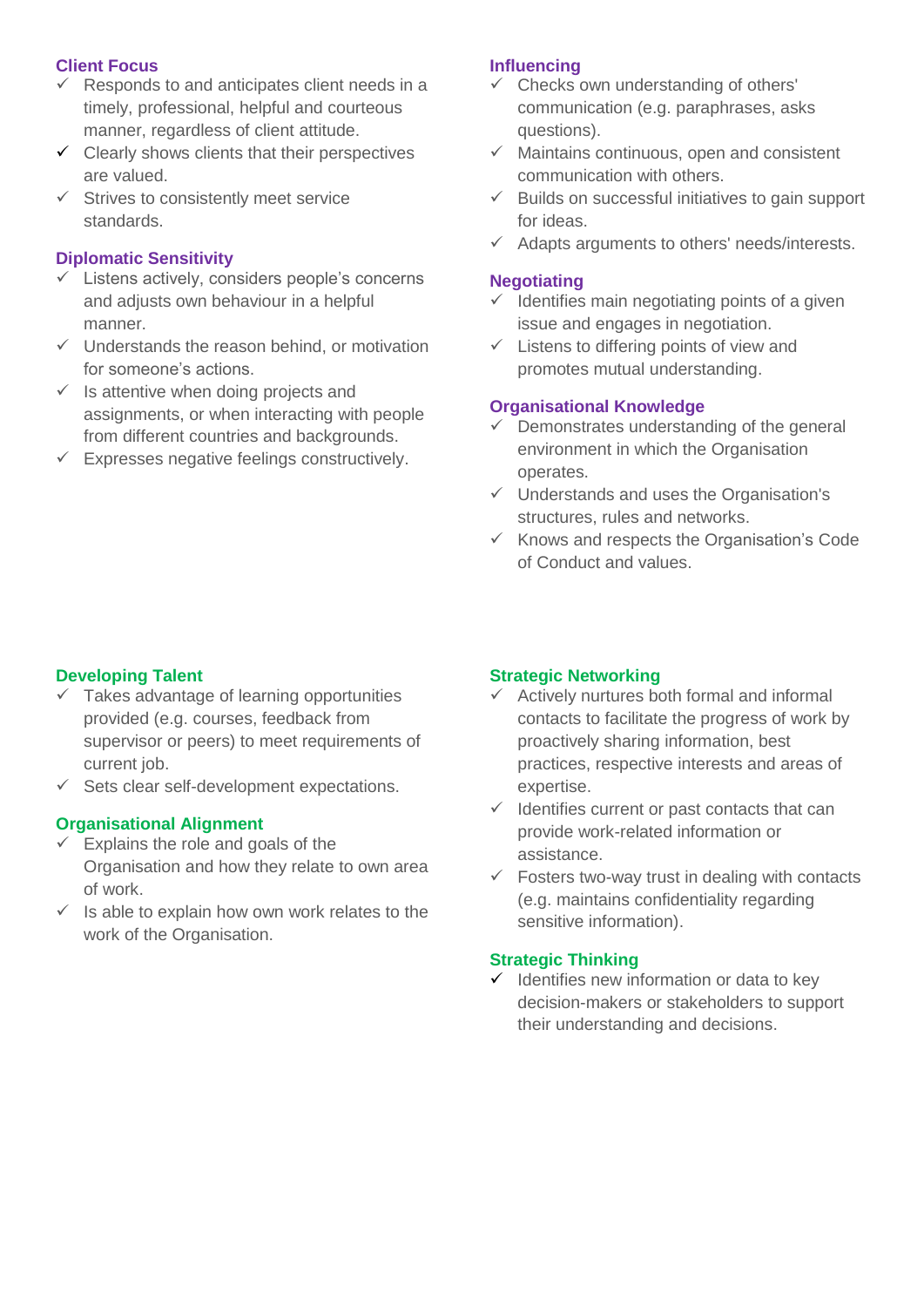# **Level 2**

Each level of the Core Competencies has behavioural indicators that highlight how an individual can demonstrate that competency. Behavioural indicators are designed to show the requirements for successful performance.

Level 2 is typically associated with jobs such as Statisticians, Corporate Management and Administration Assistants/Officers, Logistics Officers and Documentalists.

## **Analytical Thinking**

- $\checkmark$  Identifies critical connections and patterns in information/data.
- $\checkmark$  Soundly analyses verbal and numerical data.
- $\checkmark$  Recognises causes and consequences of actions and events that are not readily apparent.
- $\checkmark$  Anticipates and thinks ahead about next steps.

#### **Achievement Focus**

- $\checkmark$  Demonstrates the ability to challenge existing practices in order to become more effective.
- $\checkmark$  Contributes to improve work methods, outcomes and team performance.
- $\checkmark$  Generates results by acting in a focused way and within the deadlines, and finds ways to go around obstacles with minimum guidance.
- $\checkmark$  Makes efforts to optimise process workflows efficiently using technology.

#### **Drafting Skills**

- $\checkmark$  Writes information coming from multiple sources in a logical and comprehensive, yet concise manner.
- $\checkmark$  Combines information from various sources in a concise and consistent manner.
- $\checkmark$  Makes sound use of graphics and tables to effectively present numerical data.

## **Flexible Thinking**

- $\checkmark$  Anticipates having to adapt work methods to changing technology and environments.
- $\checkmark$  Considers problems from all new perspectives and can expand on the thinking or solutions proposed by others.
- $\checkmark$  Adapts to new ideas and initiatives relevant to own area of work.
- $\checkmark$  Understands and promotes the Organisation's business needs and policies for introducing change.

#### **Managing Resources**

- $\checkmark$  Manages the allocation of resources in relation to business needs.
- $\checkmark$  Manages the work plan, sets timelines and milestones, and involves stakeholders to deliver on time.
- $\checkmark$  Provides advice on procedures and the use of financial resources.

- Supports others in taking independent action.
- $\checkmark$  Resolves issues that occur with minimal direction.
- $\checkmark$  Invites and builds upon the ideas of others.
- $\checkmark$  Assumes additional responsibilities to facilitate the achievement of team goals.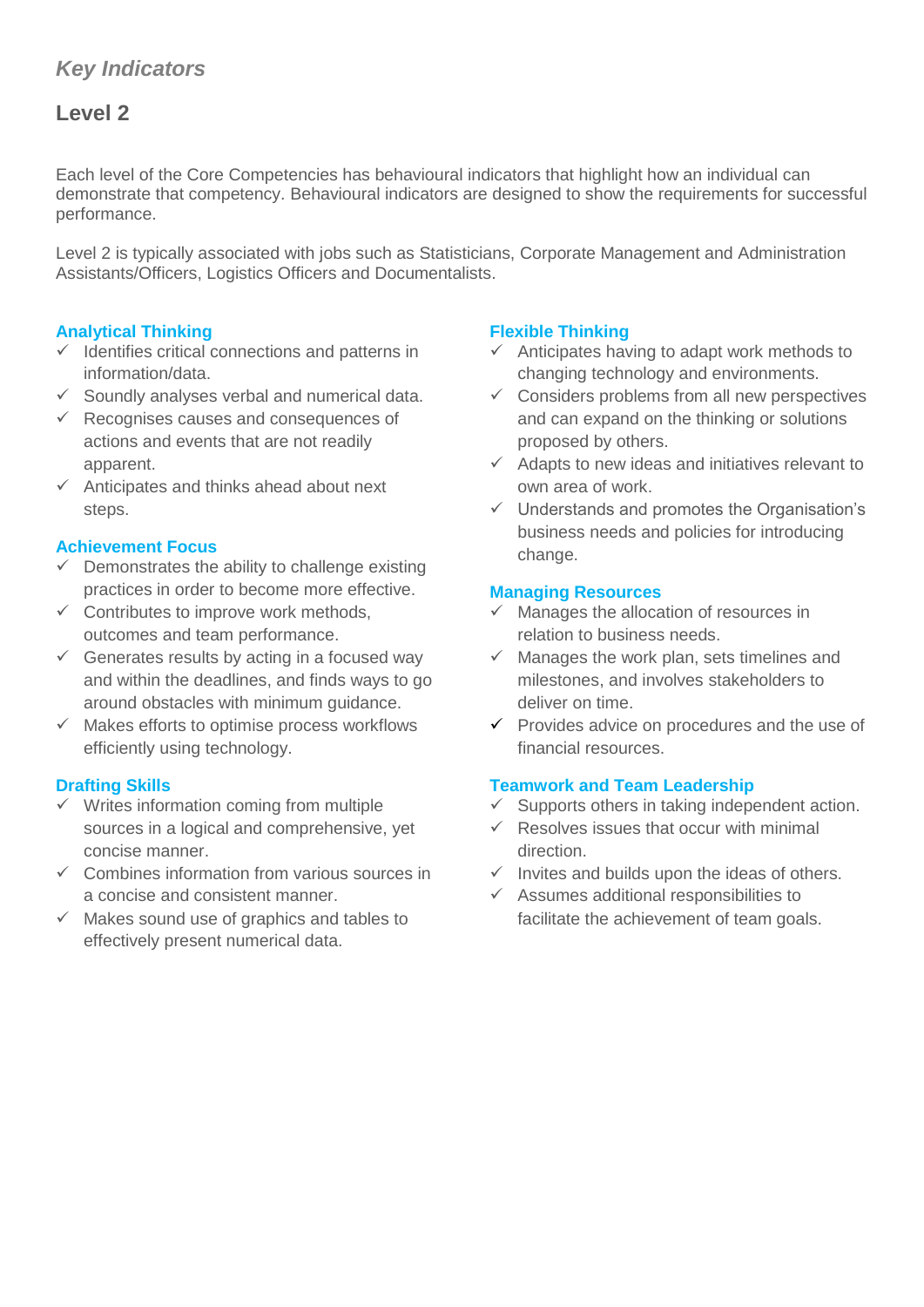- $\checkmark$  Follows-up with clients during and after the delivery of services to ensure that their needs have been met.
- $\checkmark$  Keeps clients up-to-date on the progress of the service they are receiving and changes that affect them.
- $\checkmark$  Ensures service is provided to clients during critical periods.
- $\checkmark$  Prioritises clients' issues and address them accordingly.

## **Diplomatic Sensitivity**

- Listens actively, considers people's concerns and adjusts own behaviour in a helpful manner.
- $\checkmark$  Understands the reason behind, or motivation for someone's actions.
- $\checkmark$  Is attentive when doing projects, assignments or interacting with people from different countries and backgrounds.
- Expresses negative feelings constructively.

## **Influencing**

- $\checkmark$  Persuades by using concrete examples to make a point.
- $\checkmark$  Recalls others' main points and takes them into account in own communication.

 $\checkmark$  Reads cues from various listeners to assess when and how to change the planned communication approach to effectively deliver messages.

# **Negotiating**

- Identifies main negotiating points of a given issue and engages in negotiation.
- $\checkmark$  Listens to differing points of view and promotes mutual understanding.

#### **Organisational Knowledge**

- $\checkmark$  Seeks to understand and raises awareness of the Organisation's decision making bodies and power relationships.
- $\checkmark$  Shares knowledge about and encourages others to keep up-to-date with the Organisation's rules, structures, networks, systems and environment.
- $\checkmark$  Recognises what is and is not acceptable/ possible at certain times given the Organisational rules, structures, decisionmaking bodies, power relationships, Code of Conduct, and values.
- $\checkmark$  Raises compliance, ethical or other issues to protect the Organisation's reputation and obligations.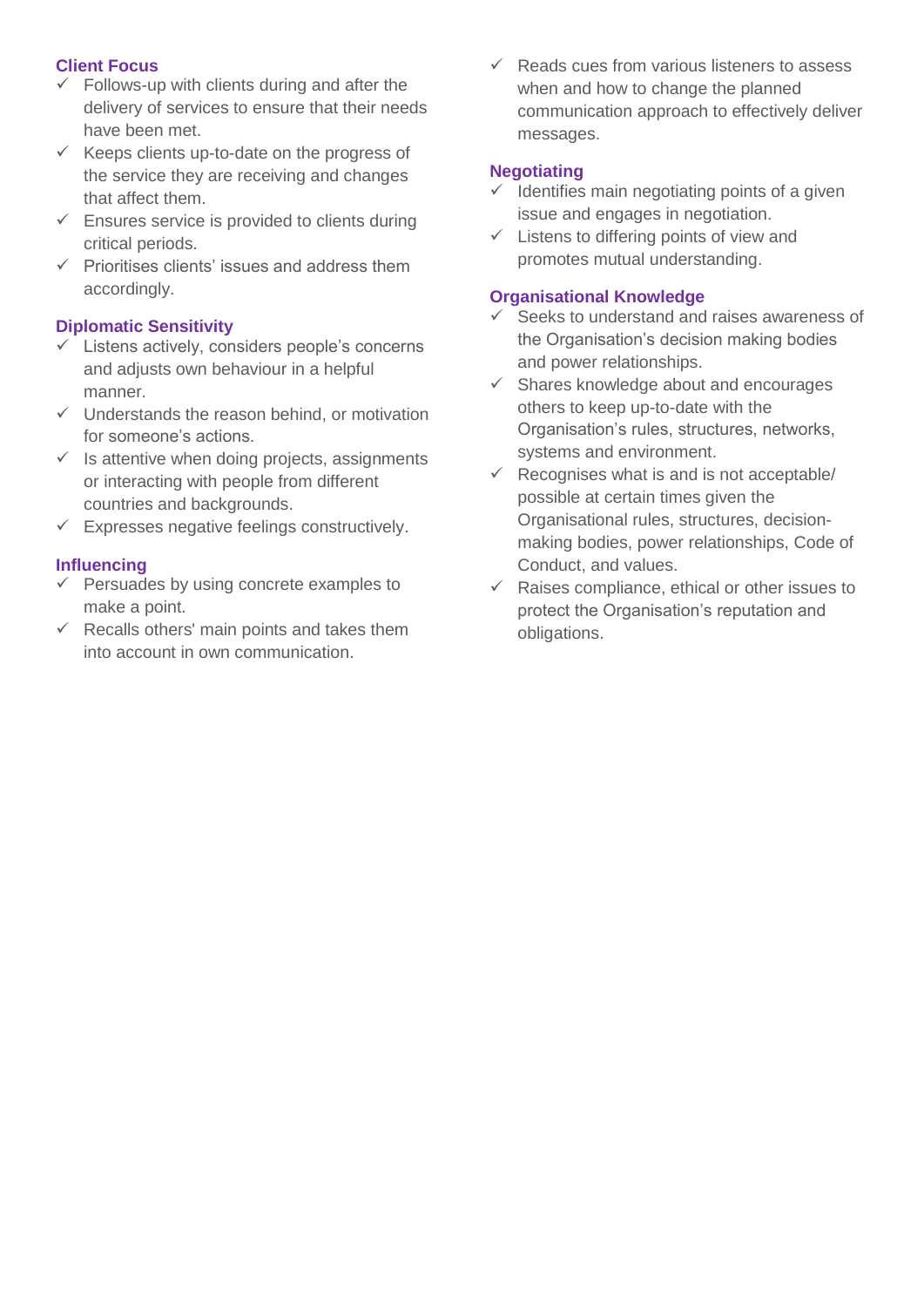## **Developing Talent**

- $\checkmark$  Actively shares knowledge among peers or offers advice to less experienced colleagues.
- $\checkmark$  Self-assesses against standards for current position to identify learning needs.
- $\checkmark$  Effectively transfers acquired knowledge and expertise.
- $\checkmark$  Demonstrates initiative in professional selfdevelopment.

#### **Organisational Alignment**

- $\checkmark$  Is able to present the Organisation's priorities as they relate to own area of work.
- $\checkmark$  Explains and convinces others of the need for adaptation and change of policies, structures, and methods.

#### **Strategic Networking**

- $\checkmark$  Actively nurtures both formal and informal contacts to facilitate the progress of work by proactively sharing information, best practices and respective interests and areas of expertise.
- $\checkmark$  Identifies current or past contacts that can provide work-related information or assistance.
- $\checkmark$  Fosters two-way trust in dealing with contacts (e.g. maintains confidentiality regarding sensitive information).

#### **Strategic Thinking**

 $\checkmark$  Identifies new information or data to key decision-makers or stakeholders to support their understanding and decisions.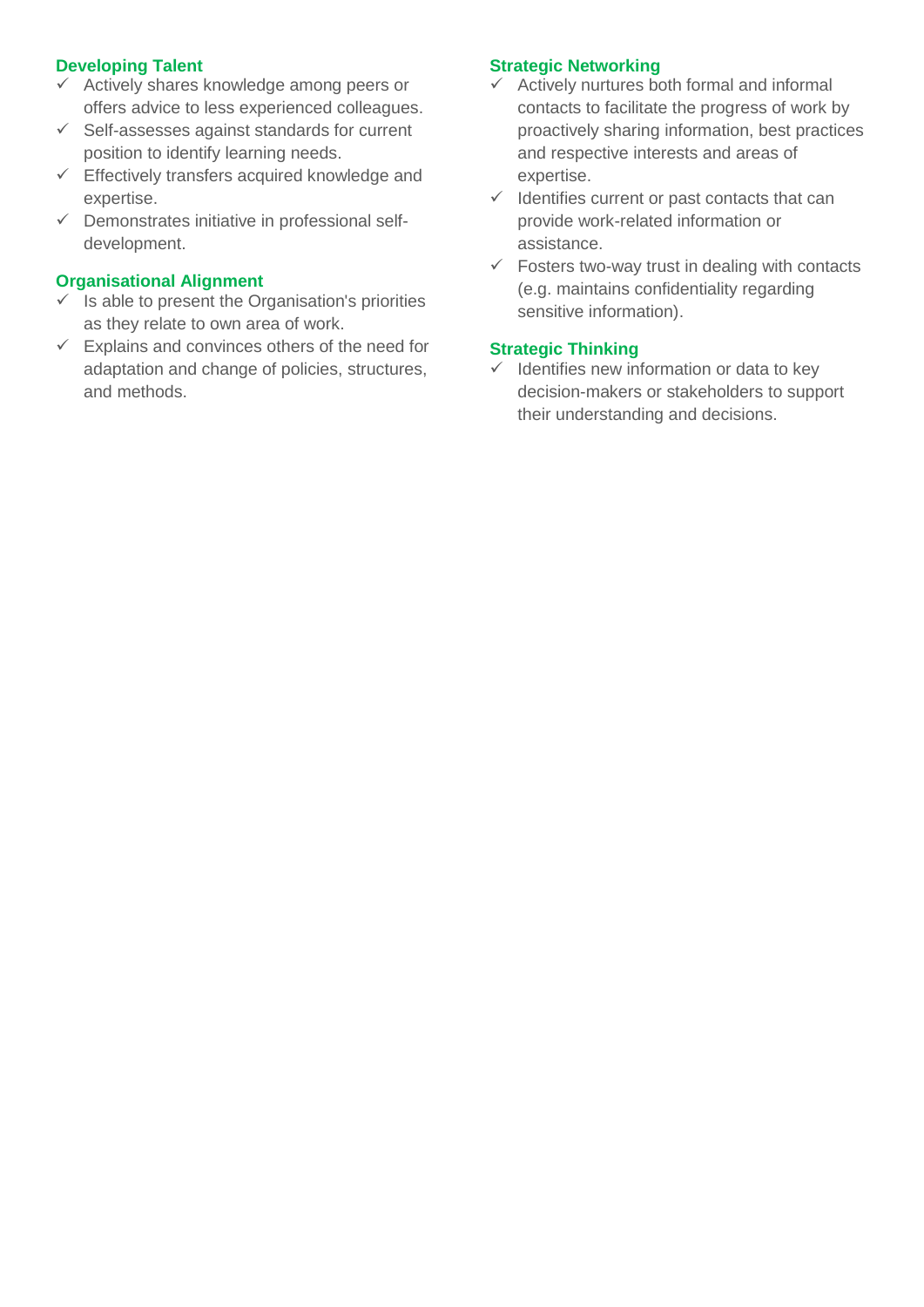# **Level 3**

Each level of the Core Competencies has behavioural indicators that indicate highlight how an individual can demonstrate that competency. Behavioural indicators are designed to show the requirements for successful performance.

Level 3 is typically associated with jobs such as Economists/Policy Analysts, IT Analysts and HR Advisers.

#### **Analytical Thinking**

- Independently engages in tasks requiring interpretation of complex and often vague sets of information.
- $\checkmark$  Identifies gaps in information and makes assumptions in order to continue analysis and/or take action.
- Seeks a wide range of sources of information.

#### **Achievement Focus**

- $\checkmark$  Identifies needed adjustments in own area of responsibility and sets priorities accordingly.
- $\checkmark$  Considers the implications of proposed courses of actions.
- $\checkmark$  Takes new initiatives aimed at improving team performance.

#### **Drafting Skills**

- $\checkmark$  Writes on complex and highly specialised issues.
- $\checkmark$  Conveys critical nuances and qualifiers to facilitate complete understanding of the material.

#### **Flexible Thinking**

- $\checkmark$  Seeks best practices inside and outside the Organisation to anticipate change.
- $\checkmark$  Stays open-minded and encourages others to bring new perspectives.

#### **Managing Resources**

- $\checkmark$  Allocates and controls resources within own area of responsibility/ scope of assignment.
- $\checkmark$  Identifies needs for resources to effectively support current initiatives, services and offerings.
- $\checkmark$  Manages assignments' delivery process and deadlines.

- $\checkmark$  Assumes accountability for work delegated to others (peers, team members, experts, etc.).
- $\checkmark$  Seeks to work with teams with complementary skills/expertise.
- $\checkmark$  Encourages people with opposing viewpoints to express their concerns.
- $\checkmark$  Resolves conflict among team members sensitively and fairly.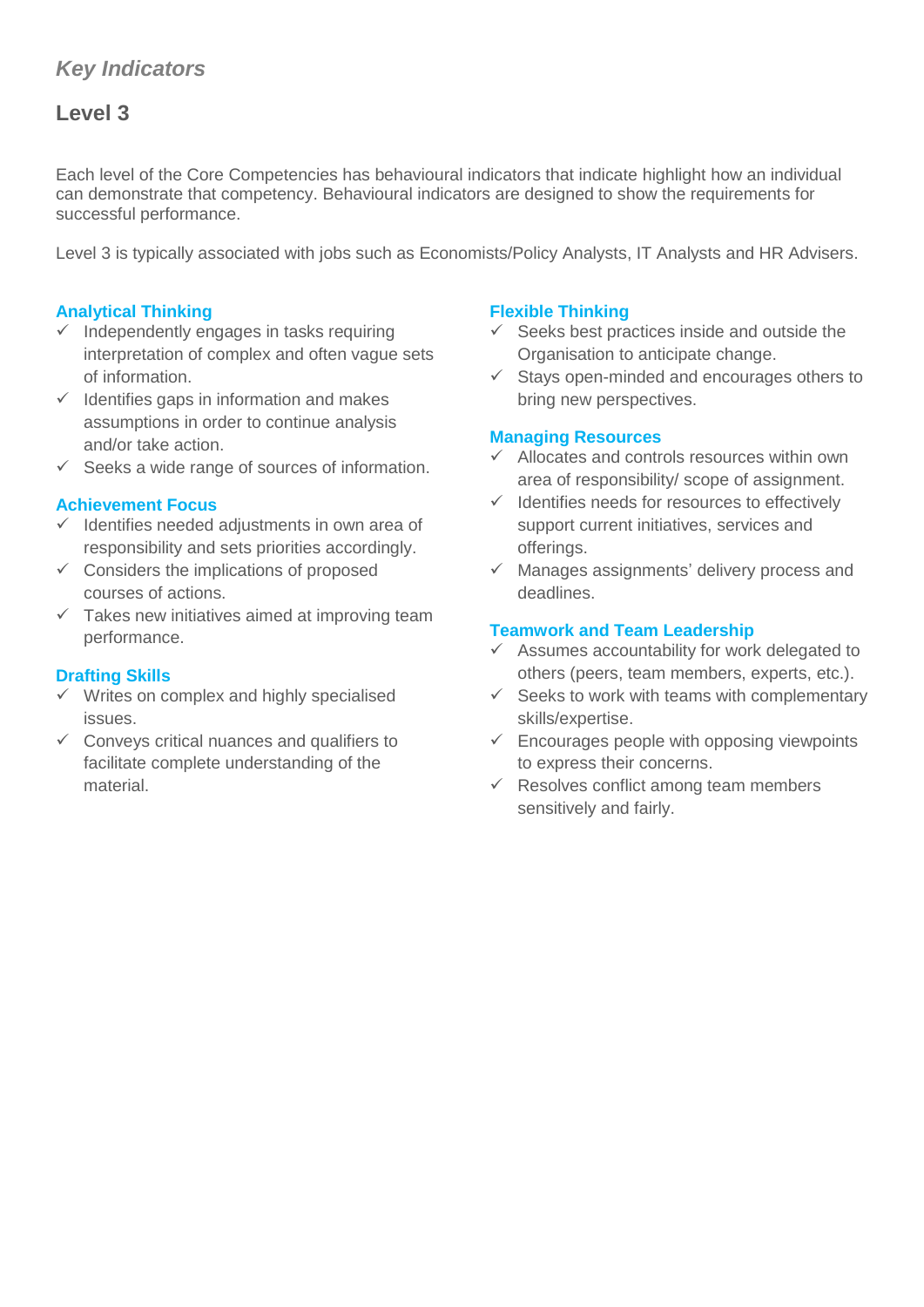- $\checkmark$  Brings together aspects of a trend or policy into a clear picture for others to understand.
- $\checkmark$  Looks for ways to add value beyond clients' immediate requests and acts on them.
- $\checkmark$  Anticipates clients' upcoming needs and concerns.
- $\checkmark$  Explores and addresses long-term client needs.

#### **Diplomatic Sensitivity**

- Maintains objectivity when one's own positions or opinions are challenged by peers or stakeholders.
- $\checkmark$  Encourages others to contribute by overcoming cultural barriers and background differences.
- $\checkmark$  Remains objective when facing criticism.

#### **Influencing**

- $\checkmark$  Uses compelling argumentation to convey conclusions and ideas.
- $\checkmark$  Understands others' complex or underlying needs, motivation, emotions or concerns and adjusts communication effectively.

#### **Negotiating**

- $\checkmark$  Identifies minimal or ideal conditions of others during negotiations.
- $\checkmark$  Negotiates based on first-hand observations and information collected from both sides avoiding using hearsay or personal opinions.

#### **Organisational Knowledge**

- $\checkmark$  Anticipates outcomes based on an understanding of organisational decisionmaking bodies and power relationships.
- $\checkmark$  Promotes and encourages others to keep upto-date with the Organisation's rules, structures, decision-making bodies, networks, power relationships and environment.

#### **Developing Talent**

- Helps others learn from experience and development initiatives. Recommends readings, trainings and other resources.
- $\checkmark$  Continually acquires and applies new knowledge and learning to improve job performance.
- $\checkmark$  Provides constructive feedback to others.

#### **Organisational Alignment**

- $\checkmark$  Stays aware of the organisational objectives and monitors current developments and trends that may affect implementation of organisational direction, programmes or plans.
- $\checkmark$  Helps others understand the strategic goals of the Organisation and how their work relates to these.

#### **Strategic Networking**

- $\checkmark$  Evaluates current network for effectiveness and relevance to achieving strategic objectives within own area.
- $\checkmark$  Identifies and creates opportunities to initiate new connections that will facilitate the achievement of strategic goals within own area.

#### **Strategic Thinking**

- $\checkmark$  Demonstrates awareness of the impact of own work on aspects of organisational strategy, and the impact of organisational strategy on own work.
- $\checkmark$  Identifies implications of own analysis.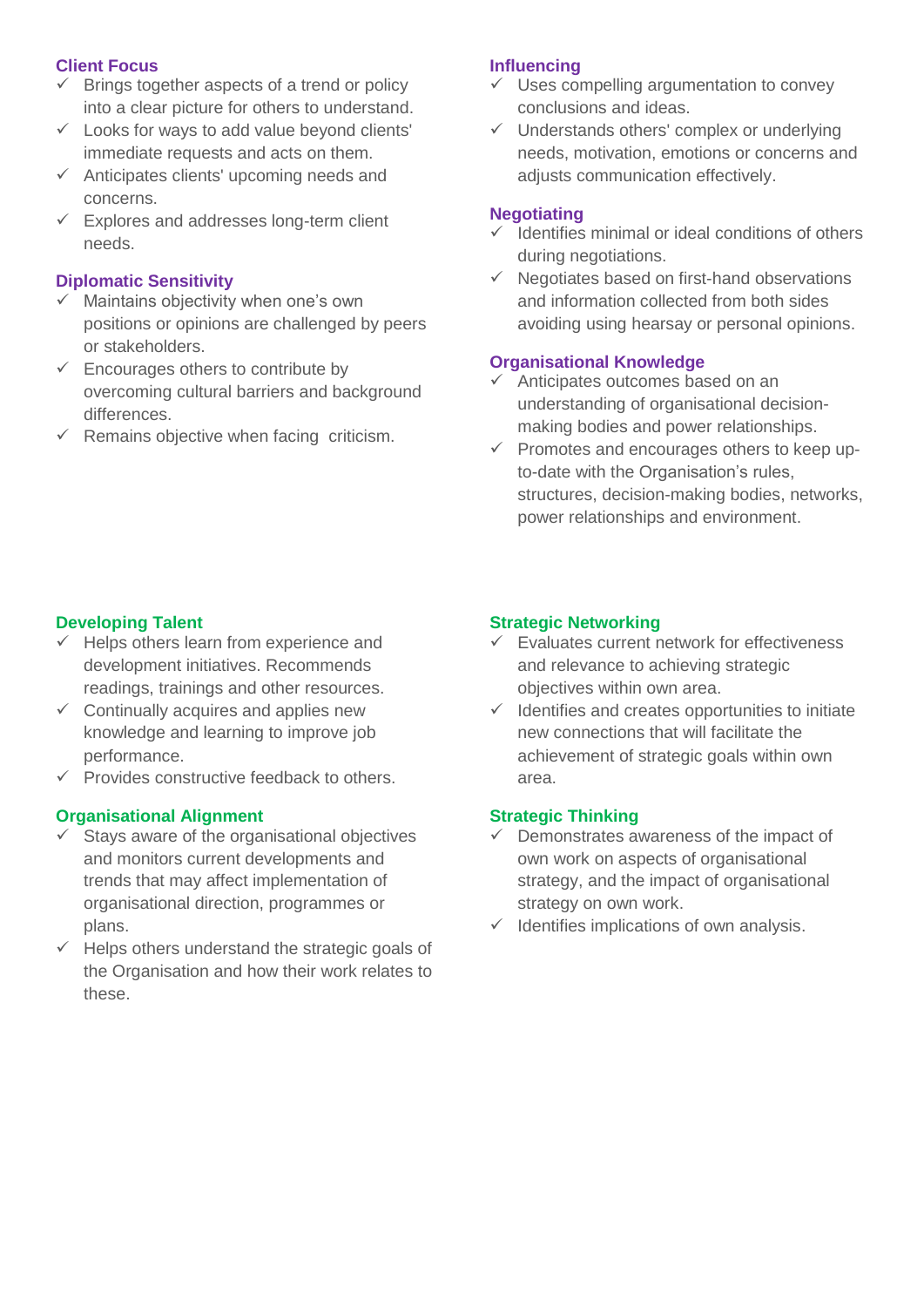# **Level 4**

Each level of the Core Competencies has behavioural indicators that indicate highlights how an individual can demonstrate that competency. Behavioural indicators are designed to show the requirements for successful performance.

Level 4 is typically associated with jobs such as Senior Economists/Policy Analysts or Managers.

## **Analytical Thinking**

- $\checkmark$  Develops conceptual frameworks that guide analysis.
- $\checkmark$  Draws sound conclusions based upon a mixture of analysis and experience.

#### **Achievement Focus**

- $\checkmark$  Sets challenging goals for his/her area of responsibility in relation to business opportunities.
- $\checkmark$  Measures the risks involved while taking a course of action.
- $\checkmark$  Engages in action at the right time and to achieve results.

#### **Drafting Skills**

- $\checkmark$  Transforms technical information to engage a non-specialist audience.
- $\checkmark$  Tailors communication to the reader and to the context to positively influence policies, reforms, and directions.
- $\checkmark$  Edits work delegated to others.

#### **Flexible Thinking**

- $\checkmark$  Contributes to shaping business practices and policies.
- $\checkmark$  Shares new ideas and perspectives to adjust business strategies.
- $\checkmark$  Encourages others to see the positive outcome of doing things differently.

#### **Managing Resources**

- $\checkmark$  Advises and/or develops practical solutions to address resource issues that impact the effectiveness of a team or project and the work to be delivered.
- $\checkmark$  Allocates and controls financial resources within own area consistent with goals, priorities and budget.
- $\checkmark$  Organises people and activities, separates and combines tasks into an efficient workflow to deliver project outputs according to a clear timeframe.

- $\checkmark$  Provides clear directions and priorities to teams.
- $\checkmark$  Delegates responsibility to individuals to make them accountable for successful execution.
- $\checkmark$  Organises teamwork to encourage cooperation and bring together complementary skills/expertise.
- $\checkmark$  Credits individual contributions and acknowledges team accomplishments.
- $\checkmark$  Facilitates the discussion and resolution of conflicts or disagreement.
- $\checkmark$  Encourages and values teams' input.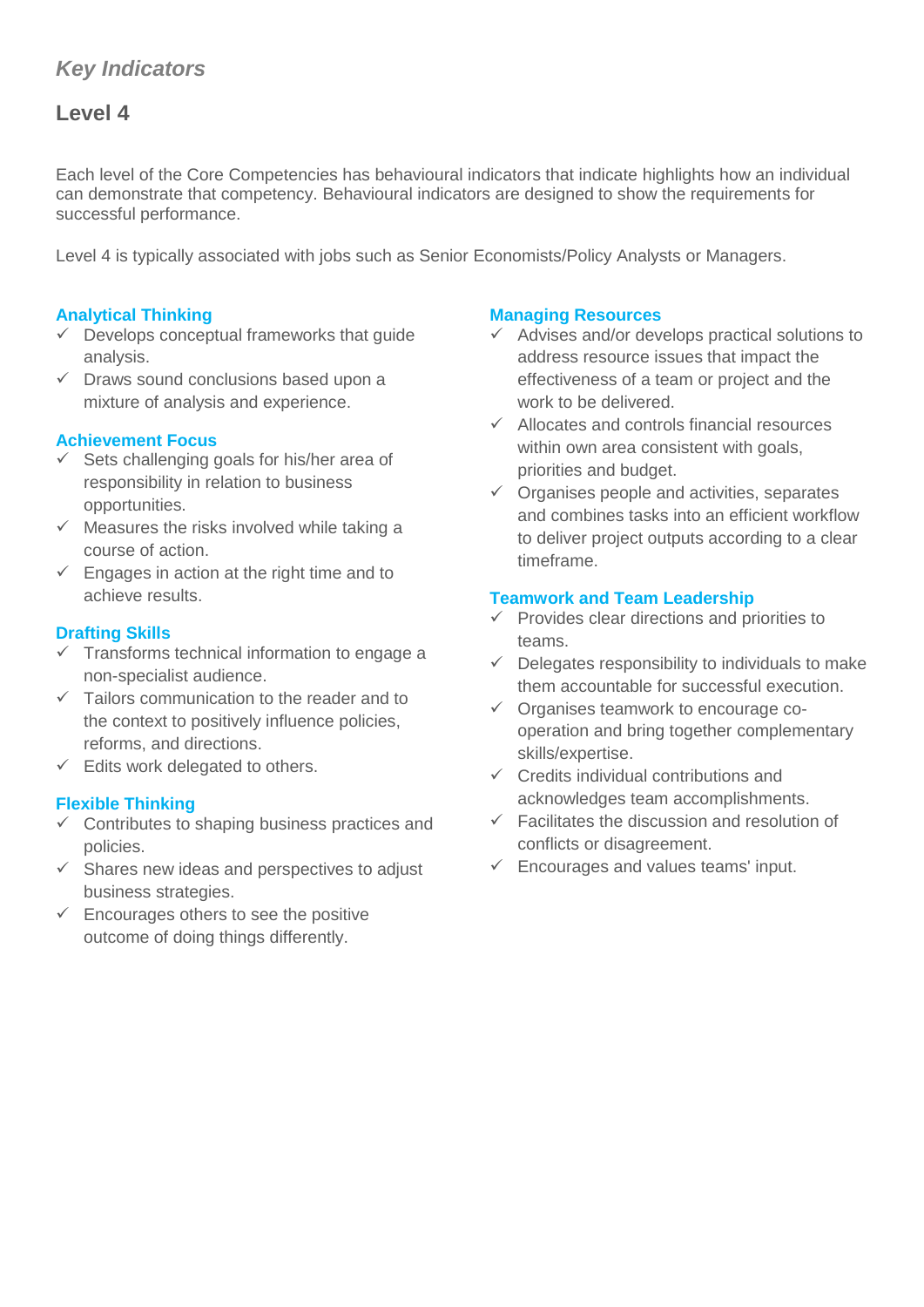- $\checkmark$  Acts as a seasoned adviser, providing independent opinions on complex client problems and novel initiatives, and assists with handling priority issues.
- $\checkmark$  Gives the client constructive feedback about issues/problems encountered.
- $\checkmark$  Advocates on behalf of clients to senior management, identifying approaches that meet the clients' needs as well as those of the Organisation.

## **Diplomatic Sensitivity**

- Identifies and responds to underlying attitudes or behaviour patterns such as cultural norms and personality differences.
- $\checkmark$  Phrases ideas in a way that avoids negative reactions (internally as well as externally).
- $\checkmark$  Reacts purposefully to frustrations.

## **Influencing**

- $\checkmark$  Communicates complex issues clearly and credibly with widely varied audiences.
- $\checkmark$  Scans the environment for key information and messages to form the development of communication strategies.
- $\checkmark$  Uses situations (e.g. the setting, people present, sequence of events) to create a

desired impact and to maximise the chances of a favourable outcome.

# **Negotiating**

- $\checkmark$  Prepares and effectively runs negotiating meetings to achieve a specific objective.
- Negotiates in a constructive manner when tackling difficult issues.
- $\checkmark$  Makes realistic compromises during negotiations.
- $\checkmark$  Maintains an objective, non-emotional distance from interpersonal conflicts or arguments that arise during negotiations.
- $\checkmark$  Focuses on achieving value-added results during negotiations.

#### **Organisational Knowledge**

- $\checkmark$  Based on knowledge of the Organisation's governance, rules, structures and people, recognises the opportune time for action, having positioned all key elements to maximise the probability of success.
- Manages compliance, ethical and other issues to protect the Organisation's reputation and respect its obligations.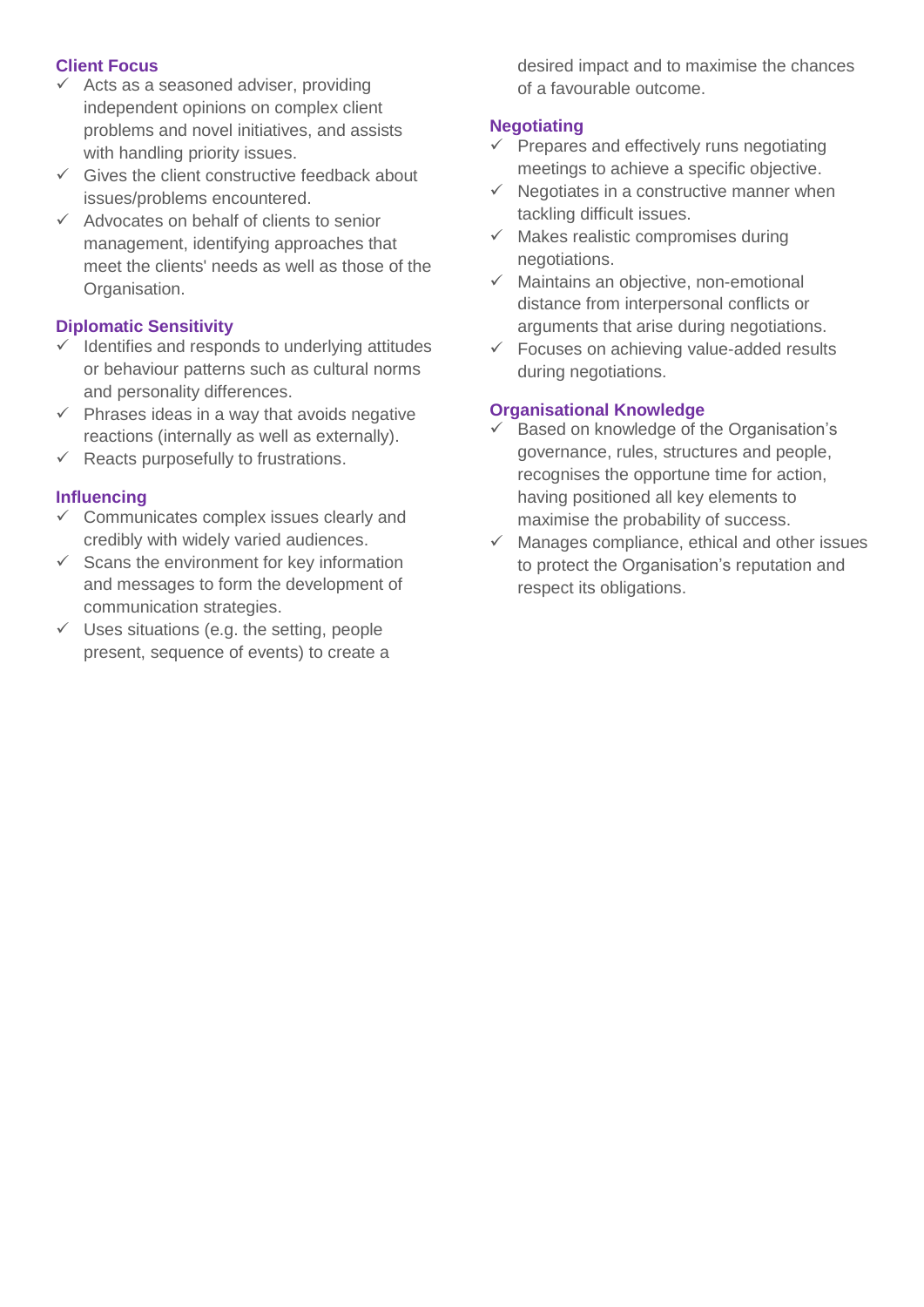# **Developing Talent**

- $\checkmark$  Assembles teams with complementary skills and promotes the expectation that they will learn from one another.
- $\checkmark$  Identifies and plans learning, targeted to specific developmental needs in current position.
- $\checkmark$  Encourages others to take on new responsibilities in order to support professional development.
- $\checkmark$  Gives feedback that is constructive and precise based on facts and behavioural patterns observed, and gives individualised suggestions for improvement.

#### **Organisational Alignment**

 Promotes a shared understanding of the Organisation's needs and strategic direction to rally teams.

 $\checkmark$  Develops and implements projects, programmes and processes aligned with the Organisation's strategic direction and needs.

#### **Strategic Networking**

- $\checkmark$  Actively and continuously expands own network to meet strategic goals.
- $\checkmark$  Identifies and creates opportunities to initiate new partnerships that will facilitate the achievement of strategic goals.

#### **Strategic Thinking**

- $\checkmark$  Identifies and considers emerging development opportunities and risks when articulating new options and recommendations.
- $\checkmark$  Maintains a broad, strategic perspective while identifying and focusing on crucial details.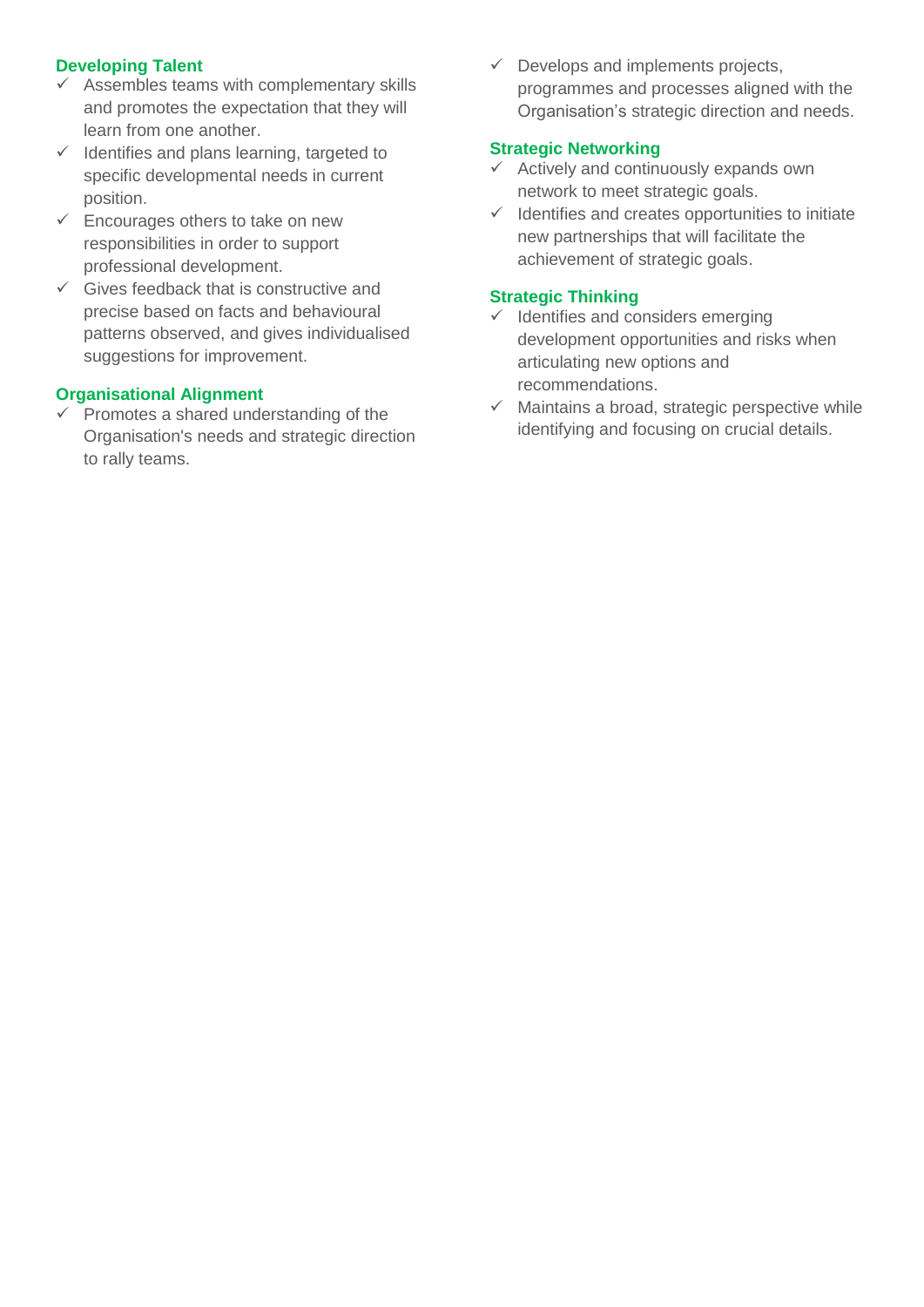# **Level 5**

Each level of the Core Competencies has behavioural indicators that indicate highlight how an individual can demonstrate that competency. Behavioural indicators are designed to show the requirements for successful performance.

Level 5 is typically associated with jobs such as Heads of Division, Counsellors, Deputy Directors and Directors.

#### **Analytical Thinking**

- $\checkmark$  Is sought out by others for advice and solutions on how to best interpret and use information.
- $\checkmark$  Discerns the level of pressure or influence to apply in each aspect of the analysis in relation to the broader context.

#### **Achievement Focus**

- Assesses group performance against goals and identifies areas for improvement.
- $\checkmark$  Translates business opportunities into concrete measures that are beneficial for the Organisation.
- $\checkmark$  Dares to take calculated risks in order to let the business develop positively.

#### **Drafting Skills**

- $\checkmark$  Handles creation of strategic written communication for the Organisation.
- $\checkmark$  Reviews complex and/or sensitive work carried out identifying the impact for the Organisation.

#### **Flexible Thinking**

- $\checkmark$  Is intellectually agile in response to challenges of internal and external environments.
- $\checkmark$  Solicits ideas and responds positively to those of staff, committees and the Secretary-General.

#### **Managing Resources**

- $\checkmark$  Sets and redefines priorities and reorganises staff to increase the group's response capacity to internal and external demands.
- $\checkmark$  Evaluates the financial impact of decisions and develops strategies to address financial resource issues.

- $\checkmark$  Makes team assignments within and outside of the Division/Directorate to facilitate horizontal work.
- $\checkmark$  Delegates authority to match responsibility, and holds staff accountable for agreed upon commitments.
- $\checkmark$  Appropriately involves others in decisions and plans that affect them.
- $\checkmark$  Promotes group morale and productivity by being clear about output expectations.
- $\checkmark$  Sees arising conflict and takes action at Division/ Directorate/Organisation level.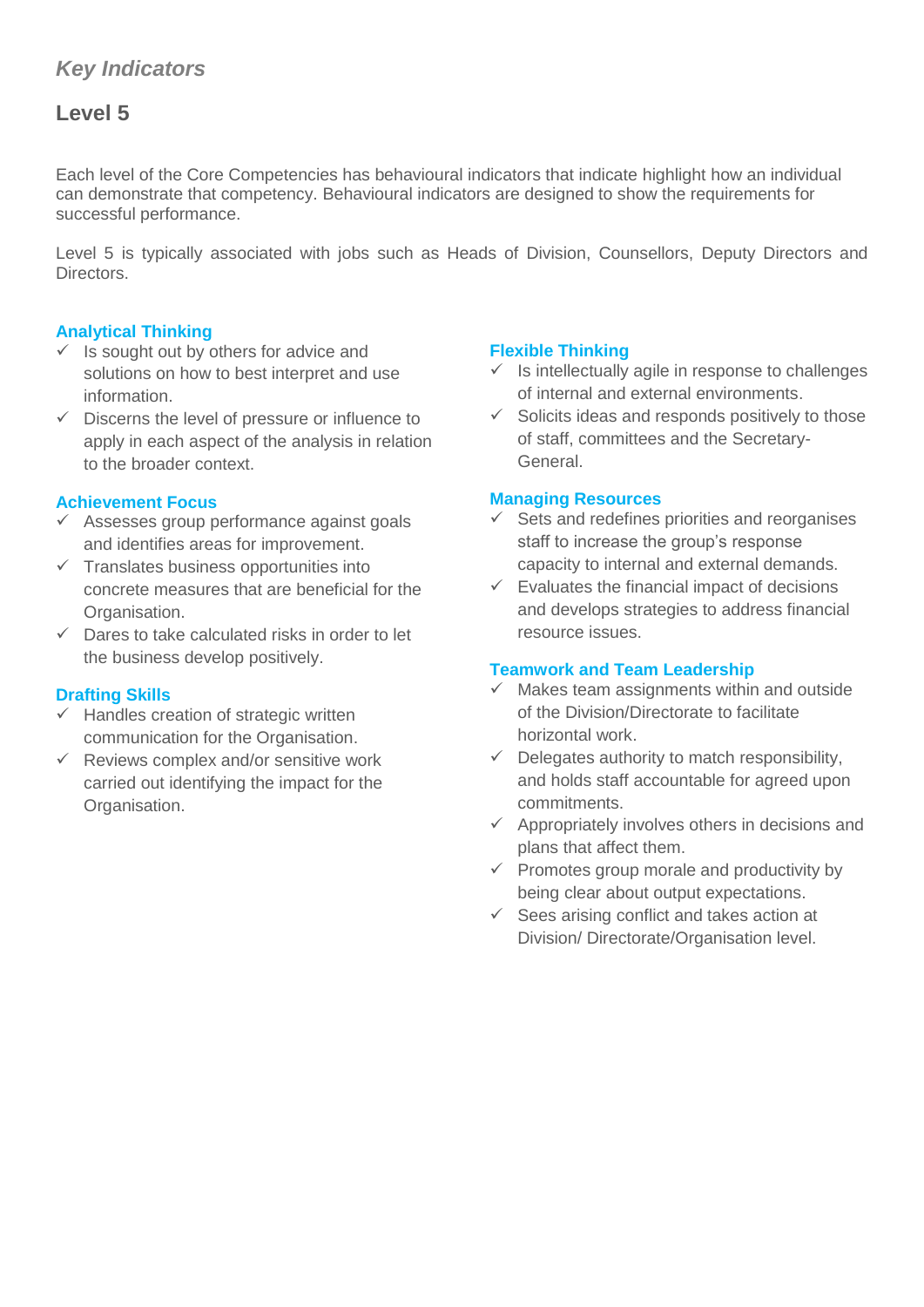- Builds client's confidence using own personal reputation in the international community and expertise.
- $\checkmark$  Knows when it is appropriate to push clients to consider difficult issues and acts accordingly.
- $\checkmark$  Determines strategic direction and long-term opportunities to best meet clients' evolving needs.
- $\checkmark$  Monitors, evaluates and, as needed, renews the client service model and service standards.

## **Diplomatic Sensitivity**

- $\checkmark$  Makes one's case tactfully, especially when dealing with the highest level of government officials.
- $\checkmark$  Knows when to stand firm and when to accommodate.
- $\checkmark$  Accurately hears and understands the unspoken thoughts or feelings of others and acts purposefully.

## **Influencing**

- $\checkmark$  Handles strategic communication issues for the Organisation in highly-exposed situations.
- $\checkmark$  Handles difficult on-the-spot questions (e.g. from senior executives, public officials, interest groups, or the media).
- $\checkmark$  Anticipates and builds on others' reactions to keep momentum and support for an approach.
- $\checkmark$  Uses experts or other third parties to influence (e.g. takes multiple actions to make staged

arguments, assembles political coalitions, builds "behind-the-scenes" support for ideas.

 $\checkmark$  Takes well thought-out impactful actions to win a point or reach an agreement.

# **Negotiating**

- $\checkmark$  Constructively works towards a win-win solution during negotiations.
- $\checkmark$  Explores creative solutions with others to overcome antagonism and to develop partnerships.
- $\checkmark$  Successfully leads negotiations with strong impact on one's unit.
- $\checkmark$  Demonstrates more than one preferred negotiating style (e.g. competing, cooperative, avoiding, compromise, accommodating) and adapts depending on the counterpart and context.
- $\checkmark$  Demonstrates an ability to step back when necessary from the negotiation process while staying focused on the objective.

## **Organisational Knowledge**

- $\checkmark$  Uses knowledge of corporate politics to handle complex situations effectively and with discretion.
- $\checkmark$  Understands the nature and limits of related organisations and government agencies, and uses that knowledge to influence and lead.
- $\checkmark$  Takes ownership of compliance, ethical and other issues in order to protect the Organisation's reputation and respect its obligations.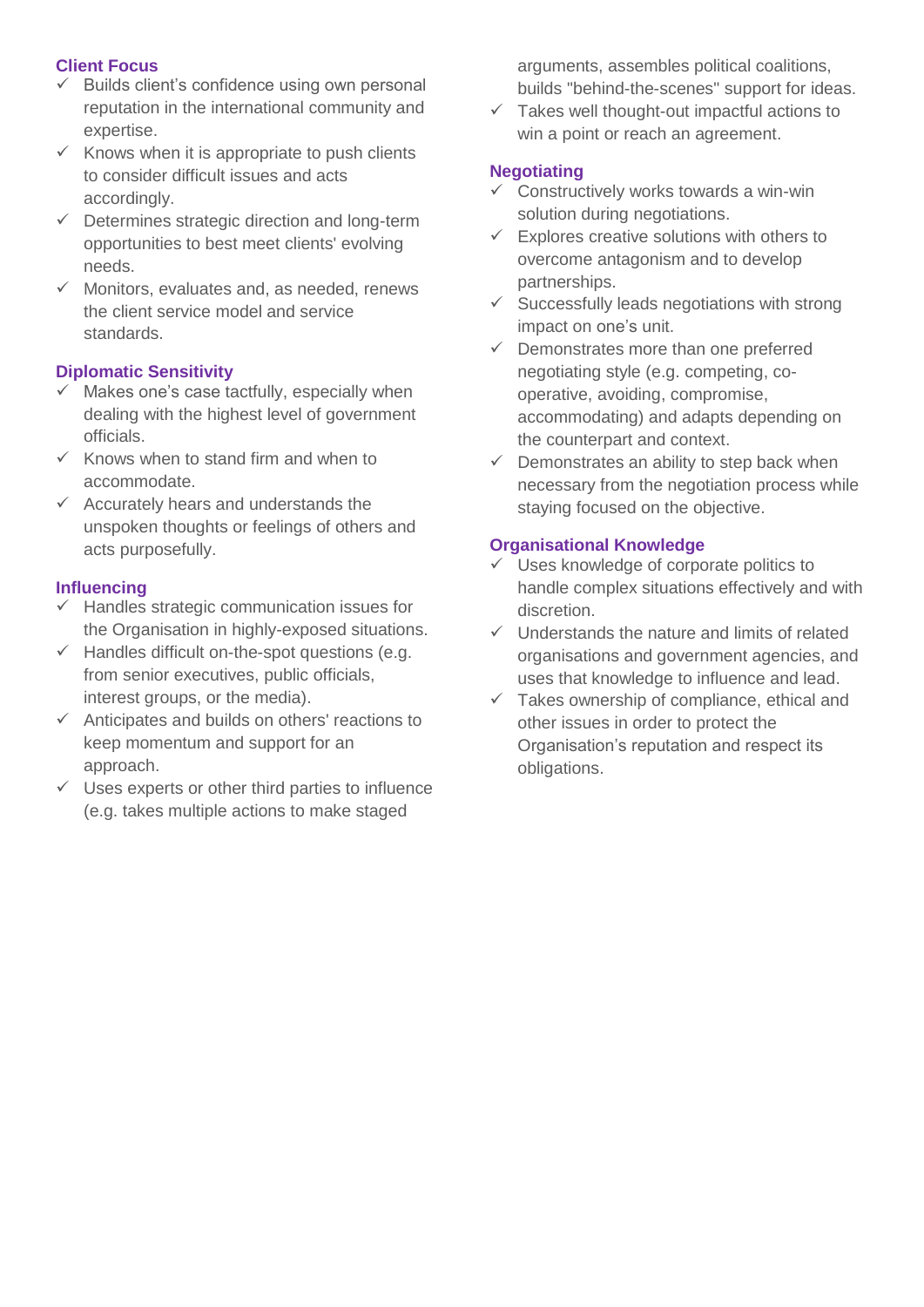## **Developing Talent**

- Delegates authority and responsibility with the capacity to do a task in one's own way and encourages others to take the lead and learn new skills.
- $\checkmark$  Promotes sharing of expertise and supports learning opportunities across the Division/Directorate/Organisation.
- $\checkmark$  Develops a common understanding and is transparent about staff potential to take over new responsibilities.
- $\checkmark$  Sets an example for staff development in the Division/Directorate/Organisation.
- $\checkmark$  Encourages others to develop their people through development dialogues and action plans.

#### **Organisational Alignment**

- $\checkmark$  Uses a variety of means to communicate the Organisation's needs and strategic directions.
- $\checkmark$  Develops a strategic direction for one's unit that connects the role of the team to the success of the Organisation.
- $\checkmark$  Ensures the initiatives and priorities in one's area are integrated with one another and aligned with the strategic priorities of the broader Organisation.
- $\checkmark$  Aligns people, processes and structures with strategic direction and Organisational needs.

#### **Strategic Networking**

- $\checkmark$  Manages relationships among key outside organisations and government entities to create long-range opportunities.
- $\checkmark$  Utilises established network of relationships to seek information of strategic importance and to seek a position of influence in key forums.

#### **Strategic Thinking**

- $\checkmark$  Understands the position of the OECD in the larger world context; conveys a thorough understanding of the Organisation's/ Directorate's/Division's strengths, weaknesses, opportunities and threats; identifies competitive differentiators.
- $\checkmark$  Considers the bigger picture while setting priorities and the way forward.